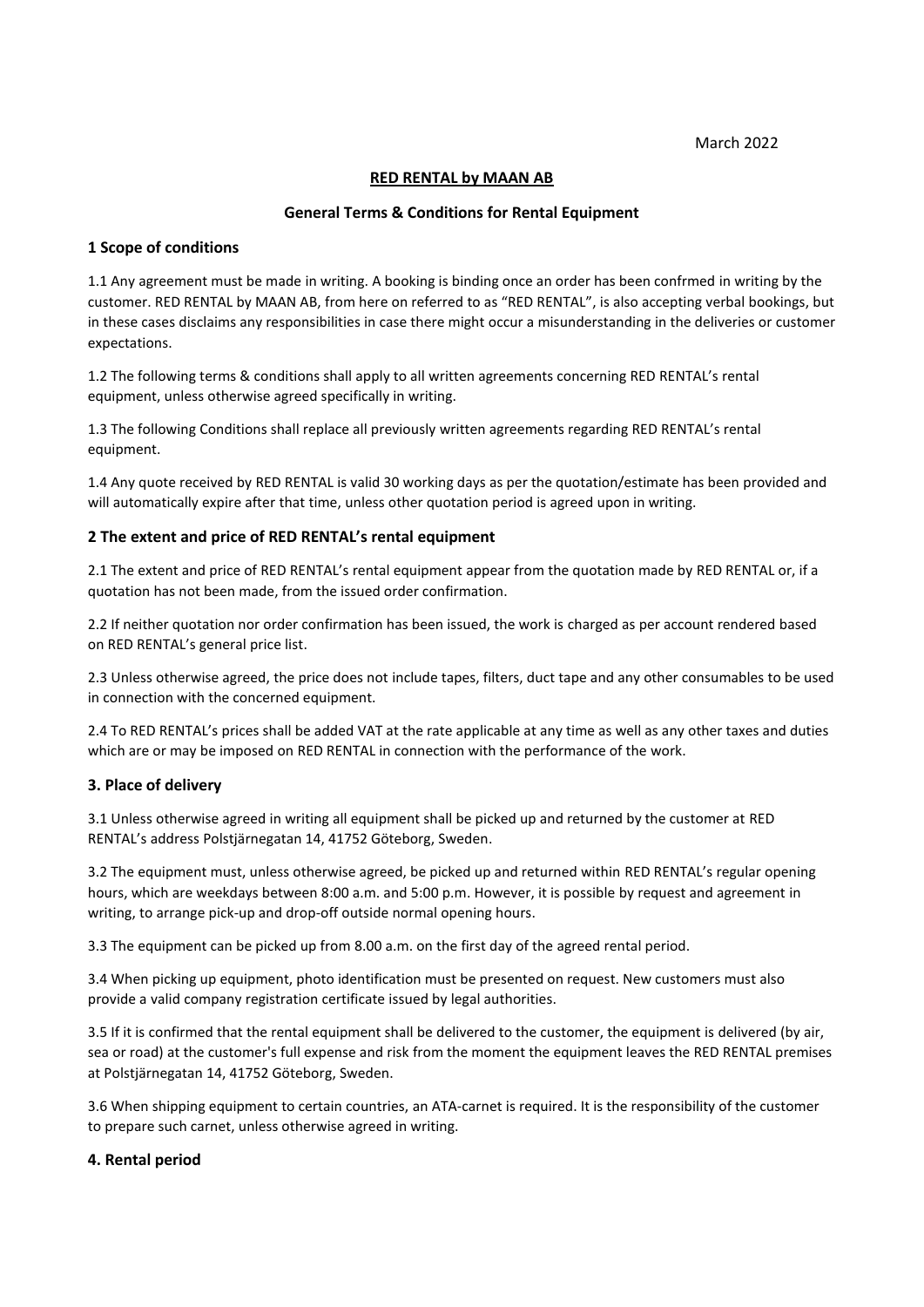4.1 The rental period runs from 08.00 a.m. on the first day of the agreed rental period, regardless which time of the day the equipment is picked up by the customer. If it is agreed that RED RENTAL will deliver the equipment to the customer, the rental period will commence upon the date and time the equipment leaves the premises of RED RENTAL.

4.2 Prior to the end of the rental period, the customer may at any time during the rental period request RED RENTAL to extend the rental period. RED RENTAL will endeavor to fulfill such requests for extensions, but RED RENTAL has no obligation to do so.

# **5. Payment**

5.1 Unless otherwise agreed, the entire quotation must be paid in advance for the entire rental period.

5.2 Payment terms are always net 30 days from invoice date, unless otherwise agreed.

5.3 Any invoice must be paid for the entire agreed rental period. However, if the equipment is returned before the end of the agreed rental period, RED RENTAL will endeavor to rent the equipment out to another party. To the extent RED RENTAL is able to re-let the equipment, the customer will only be required to pay rent until the equipment is relet.

5.4 In case of delayed return of the equipment, any additional payment must be paid until the equipment is returned at RED RENTAL's address, and RED RENTAL is entitled to charge an additional delay delivery fee and make claims against the customer corresponding to the incurred costs and losses suffered by RED RENTAL.

5.5 In addition to the rental price, RED RENTAL is entitled to charge a deposit equal to 30 % of the value of the equipment. However, the minimum deposit is SEK 10 000 for rental in Sweden and the rest of the EU, and the minimum deposit is SEK 75 000 for rental in the rest of the world.

5.6 In case of late payment, interest fee is charged by 1.5% per month as from any past due payment.

# **6. On-set Support**

6.1 RED RENTAL is not responsible for ensuring that the work can be carried out (service, quality and costwise) within the estimate, in cases where work is managed when RED RENTAL isn't present on the set and able to supervise. RED RENTAL can only be in charge of the on-set support/assistance in cases where there is a written agreement/accepted quotation in terms of the services/support given by RED RENTAL.

6.2 Unless otherwise agreed, cost relating to transportation, food and accomodation will be invoiced to the customer

6.3 The daily price rate is based upon max. 8 working hours, any time above 8 working hours will be charged additionally.

# **7. Cancellation**

7.1 For short-term rentals (rental period between 24 and 72 hours), the following cancellation conditions apply:

a) Unless otherwise stated in the order confirmation, the customer shall not pay for the rental of the equipment if cancelled more than 72 hours before the start of the rental period.

b) If cancelled between 72 and 24 hours before the start of the rental period, 50% of the quotation/rental price must be paid.

c) If cancelled less than 24 hours before the start of the rental period, full rental price must be paid.

7.2 For long-term rentals (rental period above 72 hours), the following cancellation conditions apply:

a) If cancelled more than 48 hours before the beginning of the rental period, 50% of the rental price must be paid.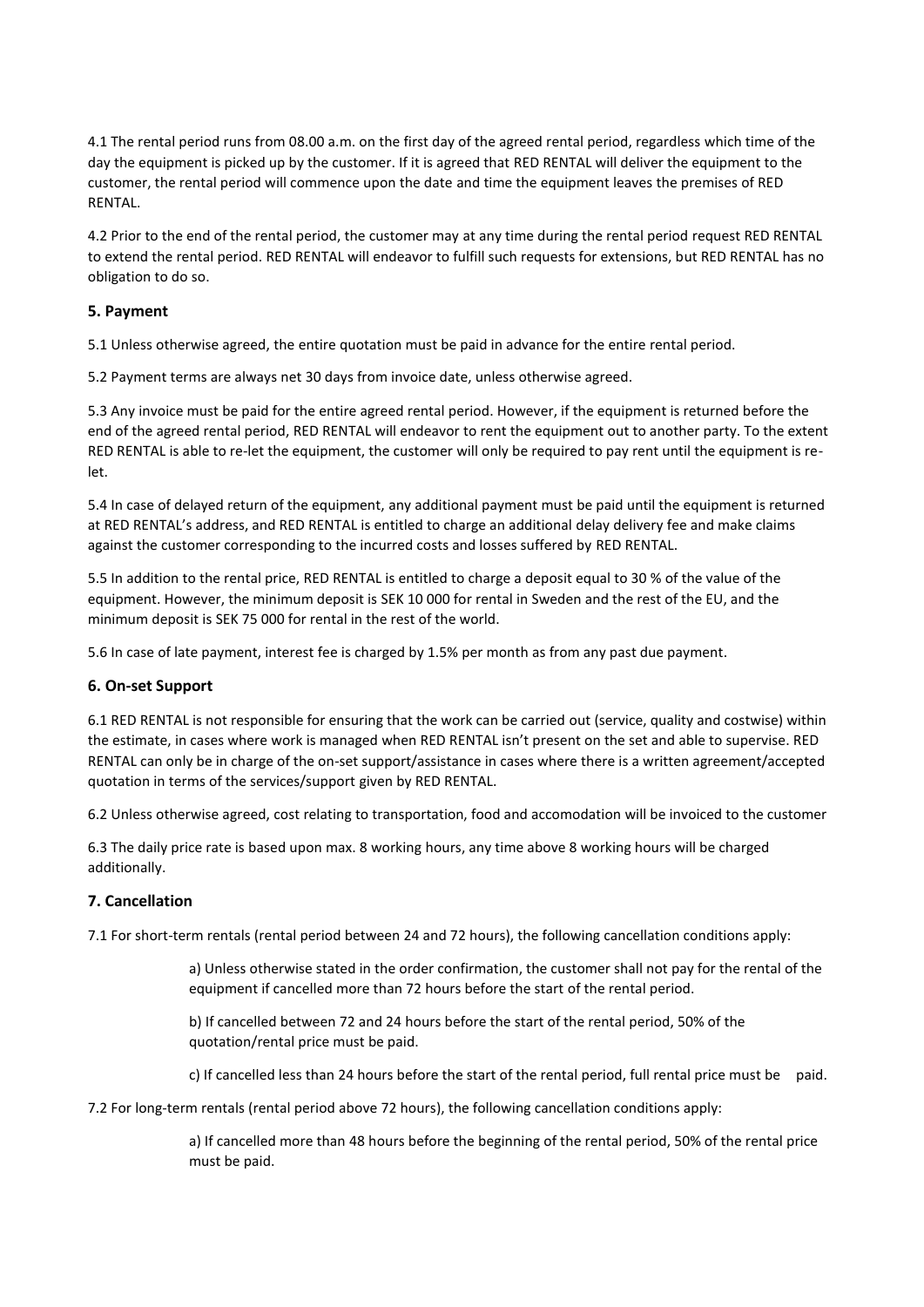b) If cancelled less than 48 hours before the start of the rental period, full cost must be paid for the first 72 hours of the rental period and afterwards 50 % of the rental price for the remaining agreed rental period.

7.3 Regardless of when cancellation takes place, the customer shall be liable for any costs and losses incurred by RED RENTAL as a consequence of the cancelled order.

# **8. Support**

8.1 RED RENTAL will at any time loyally advise the customer, which equipment is the most appropriate to be used in different customer/project requirements. However, it is always the responsibility of the customer, that the rental equipment is suitable for the said task and that the equipment is compatible with the customer's other equipment.

8.2 When the rental equipment is picked up by the customer, RED RENTAL - if requested - will give a brief instruction in the use of the equipment.

8.3 RED RENTAL is having a 24/7 phone support on +46 31 802190, available all days and all hours, and will be charged when used as per current price and conditions.

## **9. The use of the equipment**

9.1 The customer is fully responsible for the proper use and care of the equipment during the rental period.

9.2 The equipment may only be operated by persons employed by the customer and who have experience in operating similar equipment. RED RENTAL may in advance at any time require information/documentation of the persons intended to operate the equipment on behalf of the customer.

9.3 Unless otherwise agreed in writing, the equipment may only be used in Sweden. At RED RENTAL's request, the customer must state within 4 hours from the request, where the equipment is located and give RED RENTAL access to inspect the equipment.

9.4 The equipment should not be used under extreme circumstances and must not be subject to overload, extreme water impact, salt impact, cold impact, heat impact, etc. If the customer is in doubt in terms of the definition of "extreme circumstances", the customer should always contact RED RENTAL in writing and get a written respons before proceeding to expose the equipment to such circumstance.

9.5 The customer may not disassemble, repair, adjust, service or otherwise modify the equipment. The customer cannot claim any costs of servicing, repairs, etc, of the equipment to be reimbursed by RED RENTAL without prior written agreement with RED RENTAL.

# **10. Condition of the equipment**

10.1 The equipment has been inspected by RED RENTAL and verified to be functioning properly before it is delivered to the customer.

10.2 Upon receipt of the equipment, the customer must thoroughly examine the equipment and immediately inform RED RENTAL in writing of any visible defects. If the equipment is picked up outside RED RENTAL's opening hours, the customer can report any defects in writing to RED RENTAL. When renting equipment for underwater use, it is especially important that the customer prior to use, checks and makes sure that the equipment is water tight. Any question and/or doubt will need to be raised to RED RENTAL in writing.

10.3 If the customer does not inform RED RENTAL of any visible defects immediately upon receipt of the equipment (= within same calendar day), the equipment is considered approved by the customer.

10.4 Prior to using the equipment for any media production (commercial, TV and/or Film), the customer should test the equipment. Any errors, such as for instance pixel errors, sensor errors and the like, must be reported to RED RENTAL immediately (see § 10.3).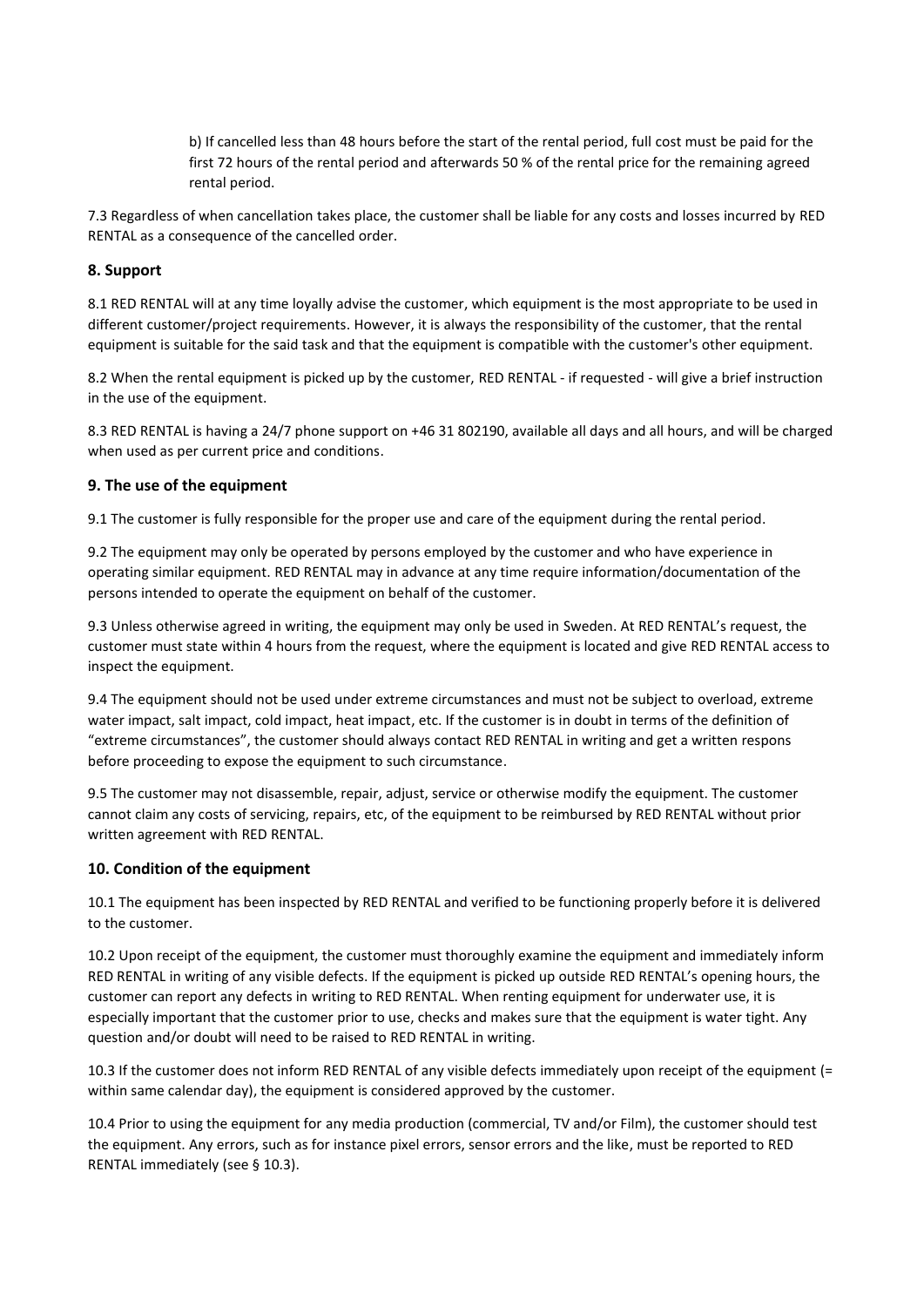10.5 If any defects are found in the equipment, RED RENTAL undertakes, at its discretion, to either replace the equipment with similar equipment (not necessarily the same type and model year) or to credit the customer the rent for the period that the equipment has been defective.

10.6 The equipment must be returned to RED RENTAL, properly packed, clean and in the same condition as it was delivered (except for ordinary wear and tear).

10.7 RED RENTAL's identification marks can not at any time be removed from the equipment.

10.8 In case the equipment is not returned in the condition it was received, the customer will be charged by RED RENTAL for the labour (hourly rate anytime given by RED RENTAL, currently a minimum hourly rate of SEK 750) to clean, repair or service the equipment, either performed by RED RENTAL or third parties.

10.9 The customer must pay full rent for the equipment until the equipment has been brought to the same condition as at the start of the rental period, and a total return of all the rented equipment has been made, incl. cables, manuals, packaging, etc, or if replacement is necessary, until new equipment has been purchased and delivered.

10.10 In case the customer intentionally or by grossly negligent actions damages the equipment or attempts to make unauthorized repairs or alterations to the equipment, RED RENTAL may, in addition to any loss, charge the customer a penalty of SEK 20 000.

## **11. Damage or loss of equipment**

11.1 The customer is responsible for any damage or loss of the equipment from the receipt of the equipment and until the equipment is fully returned to RED RENTAL. The customer is also responsible for any accidental damage or damage to the equipment and theft of the equipment during the rental period.

11.2 If the equipment is damaged or lost, the customer must immediately inform RED RENTAL accordingly (= at the latest same calendar day). Damaged equipment must be returned to RED RENTAL for an assessment of whether the equipment shall be repaired or replaced. In case of theft, the customer must issue and file a full police report.

11.3 If the equipment is damaged or lost, the customer must pay full rent until the equipment is repaired or new equipment is purchased at the customer's expense.

#### **12. Replacement equipment**

12.1 In the event of theft of or damage to equipment, RED RENTAL will try to obtain replacement equipment if the customer so wishes. If replacement equipment is provided, the customer, unless otherwise agreed in writing, must pay rent for both the initially leased equipment and the replacement equipment.

#### **13. Responsibility of RED RENTAL**

13.1 RED RENTAL can not be held responsible for any loss suffered as a consequence of delayed delivery of the said equipment, incorrect installation and set-up of the equipment, defective equipment, including any errors in sensors or the like.

13.2 RED RENTAL is not responsible for damage to real estate or movable property caused by the rental equipment, including damage to camera film, data or other equipment.

13.3 RED RENTAL is only responsible for personal injury, if such personal injury is caused by errors or omissions by RED RENTAL or by others for whom RED RENTAL is responsible.

13.4 RED RENTAL is not responsible for loss of data, operating loss, loss of profits, lost earnings or other indirect loss or consequential damage, including loss caused by increased production costs, etc.

13.5 The customer's claim for damages shall in any event not exceed an amount equal to the agreed price of RED RENTAL's services.